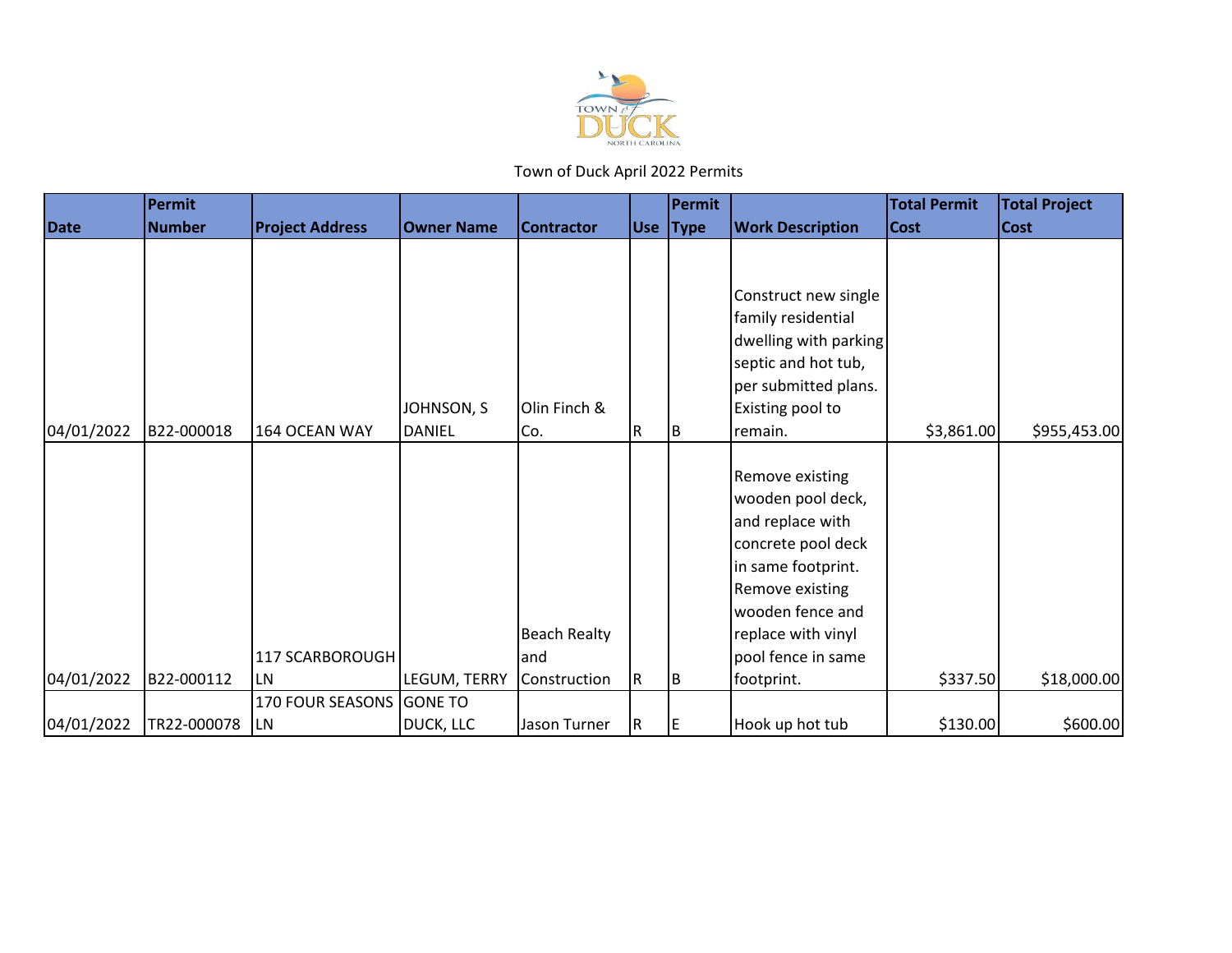

|            |             |                   |                 |                      |             |     | Change out 3 ton      |          |             |
|------------|-------------|-------------------|-----------------|----------------------|-------------|-----|-----------------------|----------|-------------|
|            |             |                   |                 |                      |             |     | heat pump with        |          |             |
|            |             |                   |                 |                      |             |     | Carrier Coastal 3 ton |          |             |
|            |             |                   |                 |                      |             |     | 14 seer HTP. Change   |          |             |
|            |             |                   |                 |                      |             |     | out 2.5 ton heat      |          |             |
|            |             |                   |                 |                      |             |     | pump with Carrier     |          |             |
|            |             |                   |                 |                      |             |     | 2.5 ton 14 seer heat  |          |             |
|            |             |                   |                 |                      |             |     | pump. Change out      |          |             |
|            |             |                   |                 |                      |             |     | 1.5 ton heat pump     |          |             |
|            |             |                   |                 |                      |             |     | and air handler with  |          |             |
|            |             |                   |                 |                      |             |     | 1.5 ton 14 seer       |          |             |
|            |             |                   | LANHAM,         |                      |             |     | Carrier central heat  |          |             |
|            |             |                   | MILLIE K        |                      |             |     | pump and air          |          |             |
| 04/04/2022 | TR22-000067 | 180 OCEAN WAY     | <b>TRUSTEES</b> | Robert Eike          | $\mathsf R$ | Iм  | handler.              | \$220.00 | \$13,100.00 |
|            |             |                   |                 |                      |             |     | Install new 9000 BTU  |          |             |
|            |             |                   | BARTLETT,       |                      |             |     | Daiken mini split     |          |             |
| 04/04/2022 | TR22-000065 | 100 PINTAIL DR    | <b>JAMES</b>    | <b>Cliff Leonard</b> | R           | IМ  | system                | \$160.00 | \$4,000.00  |
|            |             |                   |                 |                      |             |     |                       |          |             |
|            |             |                   |                 |                      |             |     | Remove existing       |          |             |
|            |             |                   |                 |                      |             |     | cedar shake siding    |          |             |
|            |             |                   |                 |                      |             |     | and windows on        |          |             |
|            |             |                   |                 |                      |             |     | north, west, and      |          |             |
|            |             |                   |                 |                      |             |     | south sides of house; |          |             |
|            |             |                   |                 |                      |             |     | install new windows   |          |             |
|            |             |                   |                 | <b>Carpenter Ant</b> |             |     | and LP smartlap       |          |             |
| 04/05/2022 | B22-000118  | 126 MALLARD DR    | CLS, LLC        | Construction         | $\mathsf R$ | lв. | siding and trim       | \$100.00 | \$29,111.00 |
|            |             |                   |                 |                      |             |     |                       |          |             |
|            |             |                   |                 |                      |             |     | Remove and replace    |          |             |
|            |             | 101 East CHARLES  |                 | <b>TEGRIDY</b>       |             |     | fence around pool in  |          |             |
| 04/05/2022 | B22-000119  | <b>JENKINS LN</b> | TIRELLA, JOHN   | <b>LANDSCAPES</b>    | R.          | IΒ  | existing footprint.   | \$100.00 | \$6,000.00  |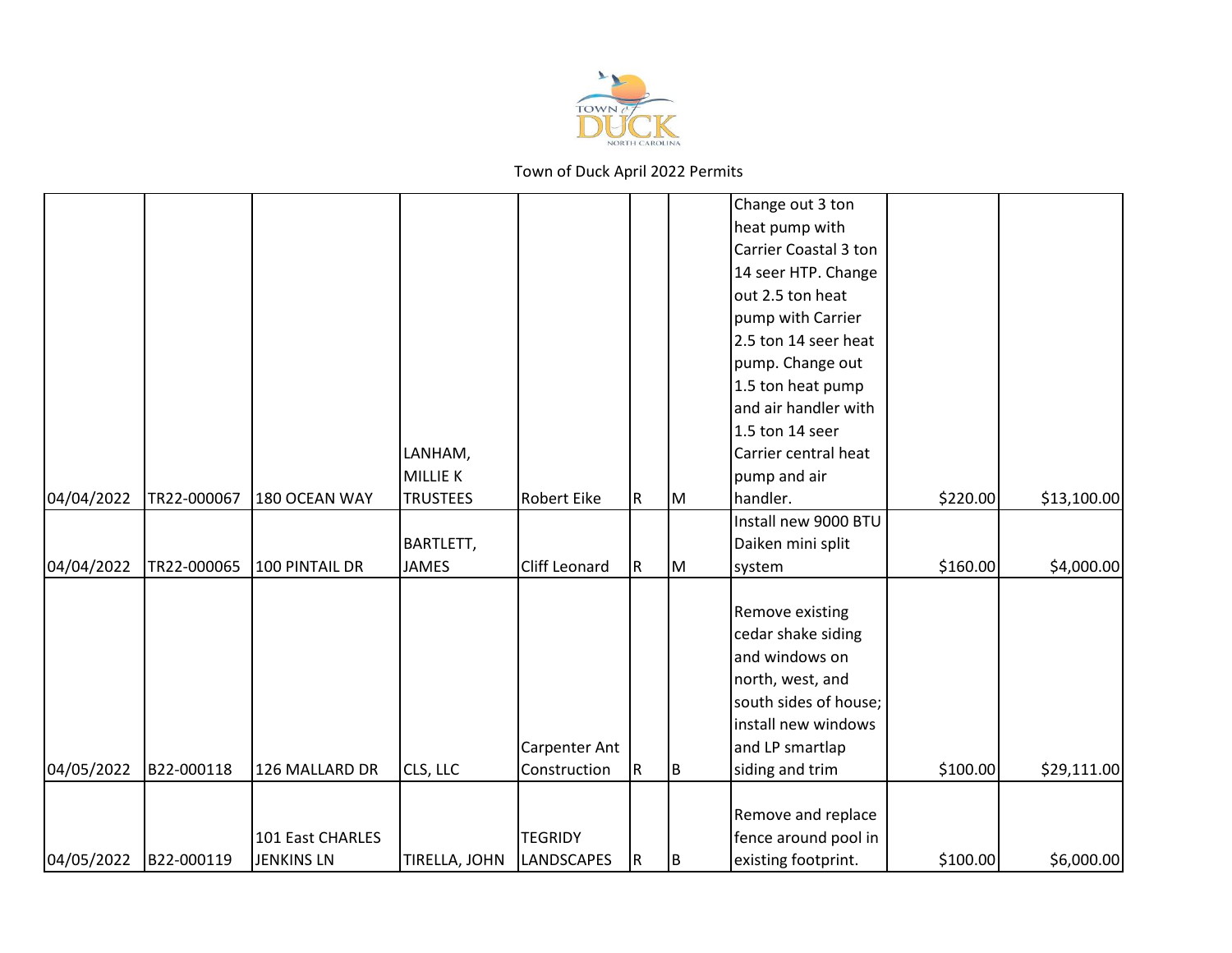

|                          |                           |                                                 | HOSTETLER,                                              |                                           |          |          | Replace HVAC duct<br>work. Remove and<br>replace underpinning<br>and insulation to<br>access duct work.<br>Remove and replace<br>underpinning and<br>sheetrock in garage    |                     |                           |
|--------------------------|---------------------------|-------------------------------------------------|---------------------------------------------------------|-------------------------------------------|----------|----------|-----------------------------------------------------------------------------------------------------------------------------------------------------------------------------|---------------------|---------------------------|
| 04/06/2022               | B22-000117                | 142 OLDE DUCK RD                                | <b>CHARLES</b>                                          | Dan Osman                                 | R        | IΒ       | ceiling.                                                                                                                                                                    | \$210.00            | \$18,000.00               |
| 04/06/2022<br>04/06/2022 | B22-000107<br>LD22-000004 | 134 2F PLOVER DR<br>104 SOUND SEA<br><b>AVE</b> | DORF,<br>MATTHEW<br>ALLRED,<br>WILLIAM<br><b>RONALD</b> | Jeffrey Tobin<br>Wade A Tillett<br>Septic | IR.<br>R | IΒ<br>ΙB | Two bathroom<br>remodels and<br>kitchen cabinets.<br>New washer and<br>dryer in Laundry<br>Room. Replace floor<br>and ceiling.<br>drainfield and septic<br>tank replacement | \$291.20<br>\$25.00 | \$13,000.00<br>\$9,000.00 |
| 04/06/2022               |                           | TR22-000076 110 WAXWING CT                      | SMITH, ROBERT                                           | <b>Edwin Miller</b>                       | IR.      | IМ       | Replace existing heat<br>pump with a 3 ton 14<br><b>SEER American</b><br>Standard heat pump                                                                                 | \$130.00            | \$3,200.00                |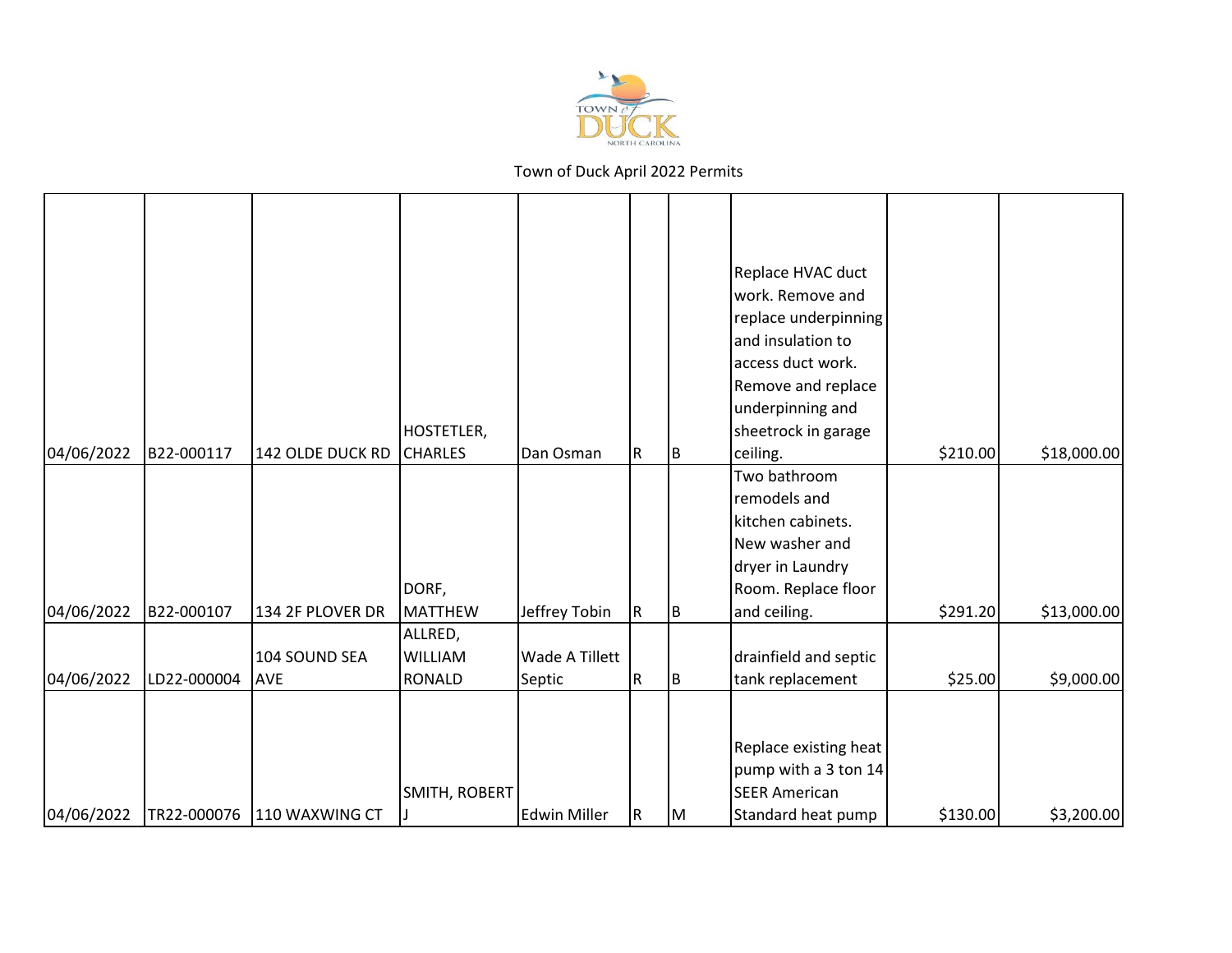

| 04/06/2022 | TR22-000079 | 117 A103 SEA<br><b>COLONY DR</b> | HAVENS,<br><b>EDWIN</b><br><b>SEARING</b>        | Joe Simpson                      | R | IМ | Replace heat pump<br>with 1.5 ton split<br>system heat pump<br>paired with existing<br>air handler                              | \$130.00 | \$6,120.00 |
|------------|-------------|----------------------------------|--------------------------------------------------|----------------------------------|---|----|---------------------------------------------------------------------------------------------------------------------------------|----------|------------|
| 04/07/2022 | S22-000003  | <b>1171 DUCK RD C7</b>           | <b>SCARBOROUGH</b><br>LANE SHOPPES<br><b>LLC</b> | Jennifer Black                   | C |    | Sign for Empress<br>Curated Loungewear<br>and Intimates retail<br>store.                                                        | \$150.00 | \$500.00   |
|            |             |                                  | VAUGHT,                                          | <b>OLT</b><br><b>CONSTRUCTIO</b> |   |    | Small amount of fill<br>on north side of<br>building to create<br>positive drainage and<br>replace old deck<br>boards out front |          |            |
| 04/07/2022 | B22-000111  | 1180 2 DUCK RD                   | <b>ROBERT E SR</b>                               | N                                |   | IΒ | under canopy.                                                                                                                   | \$146.25 | \$4,700.00 |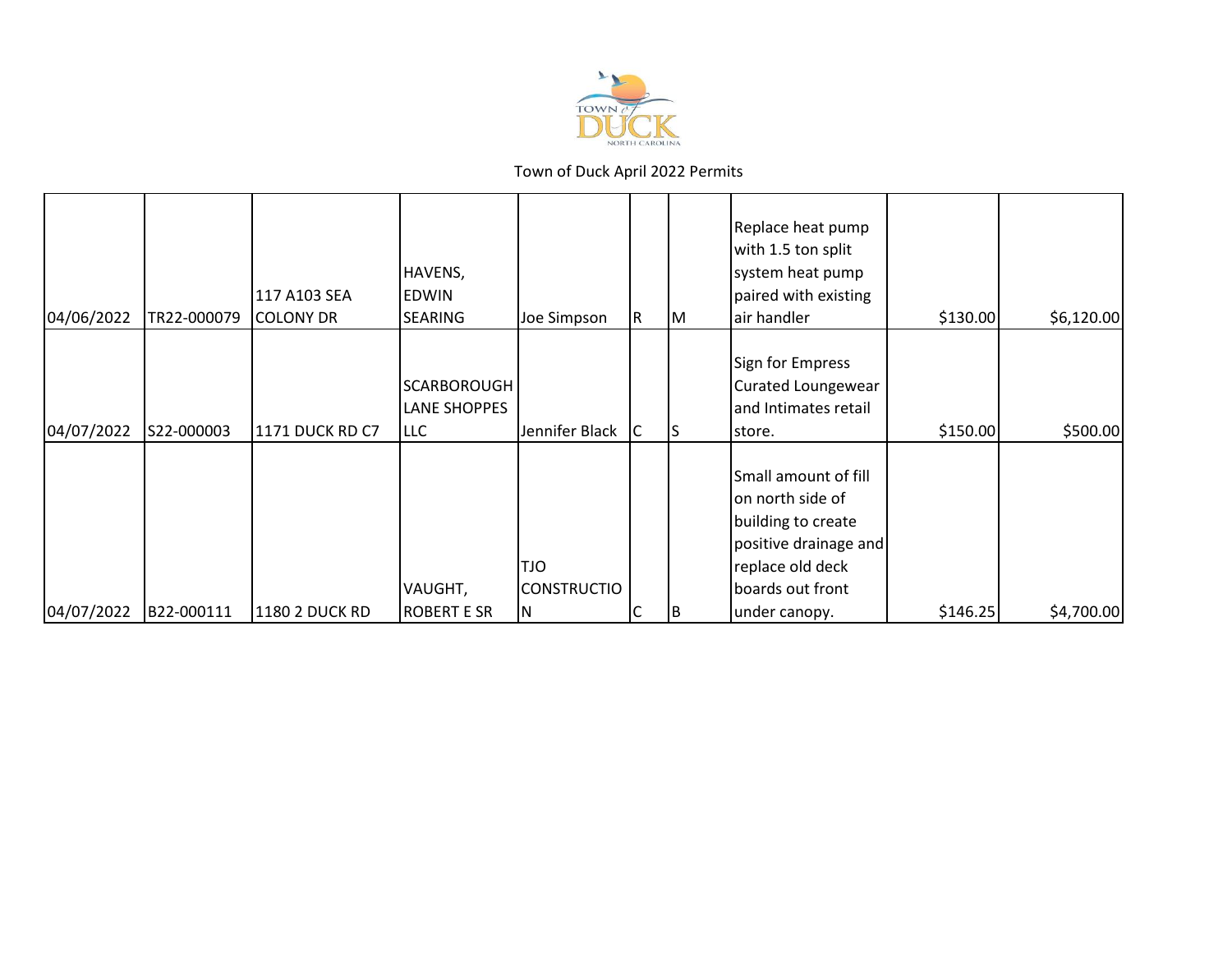

|            |            |                             |                                  | Cornerstone<br>Marine &       |           |     | Raise up dune deck 4<br>feet in same<br>footprint using jacks<br>and splicing pilings,<br>elevating dune<br>walkway from house<br>to dune deck and<br>from dune deck to<br>beach to match<br>elevation of dune<br>deck. Replace<br>existing dune ramp<br>with new or steps |          |              |
|------------|------------|-----------------------------|----------------------------------|-------------------------------|-----------|-----|----------------------------------------------------------------------------------------------------------------------------------------------------------------------------------------------------------------------------------------------------------------------------|----------|--------------|
|            |            | 166 FOUR SEASONS GARDNER,   |                                  | Remodeling                    |           |     | and/or combination                                                                                                                                                                                                                                                         |          |              |
| 04/07/2022 | B22-000101 | LN                          | PAUL D TTEE                      | <b>LLC</b>                    | R         | B   | of the two.                                                                                                                                                                                                                                                                | \$110.00 | \$40,800.00  |
|            |            |                             | <b>BRUCE, ROBERT</b>             |                               |           |     | Replace existing deck                                                                                                                                                                                                                                                      |          |              |
| 04/07/2022 | B22-000121 | 108 FLIGHT DR               | G                                | Mike Moran                    | ${\sf R}$ | В   | boards.                                                                                                                                                                                                                                                                    | \$168.75 | \$18,000.00  |
| 04/08/2022 | B22-000115 | 147 OLDE DUCK RD            | JONES, DAVID                     | Olin Finch &<br>Co.           | ${\sf R}$ | IB. | Extend beach stairs<br>per submitted plan.                                                                                                                                                                                                                                 | \$100.00 | \$5,000.00   |
| 04/08/2022 | B22-000122 | 1170 DUCK RD                | <b>SUNLIGHT ON</b><br>COAST, LLC | Evolve Design<br>+ Build, LLC | R         | IB. | New in-ground pool<br>and hot tub in same<br>location as<br>demolished pool.                                                                                                                                                                                               | \$450.00 | \$150,000.00 |
| 04/08/2022 |            | TR22-000080 119 SEA TERN DR | LAWRENCE,<br><b>CHRISTOPHER</b>  | Douglas<br>Wakeley            | ${\sf R}$ | M   | C/O TRANE 16 SEER<br><b>3TON HEAT PUMP</b>                                                                                                                                                                                                                                 | \$130.00 | \$5,193.00   |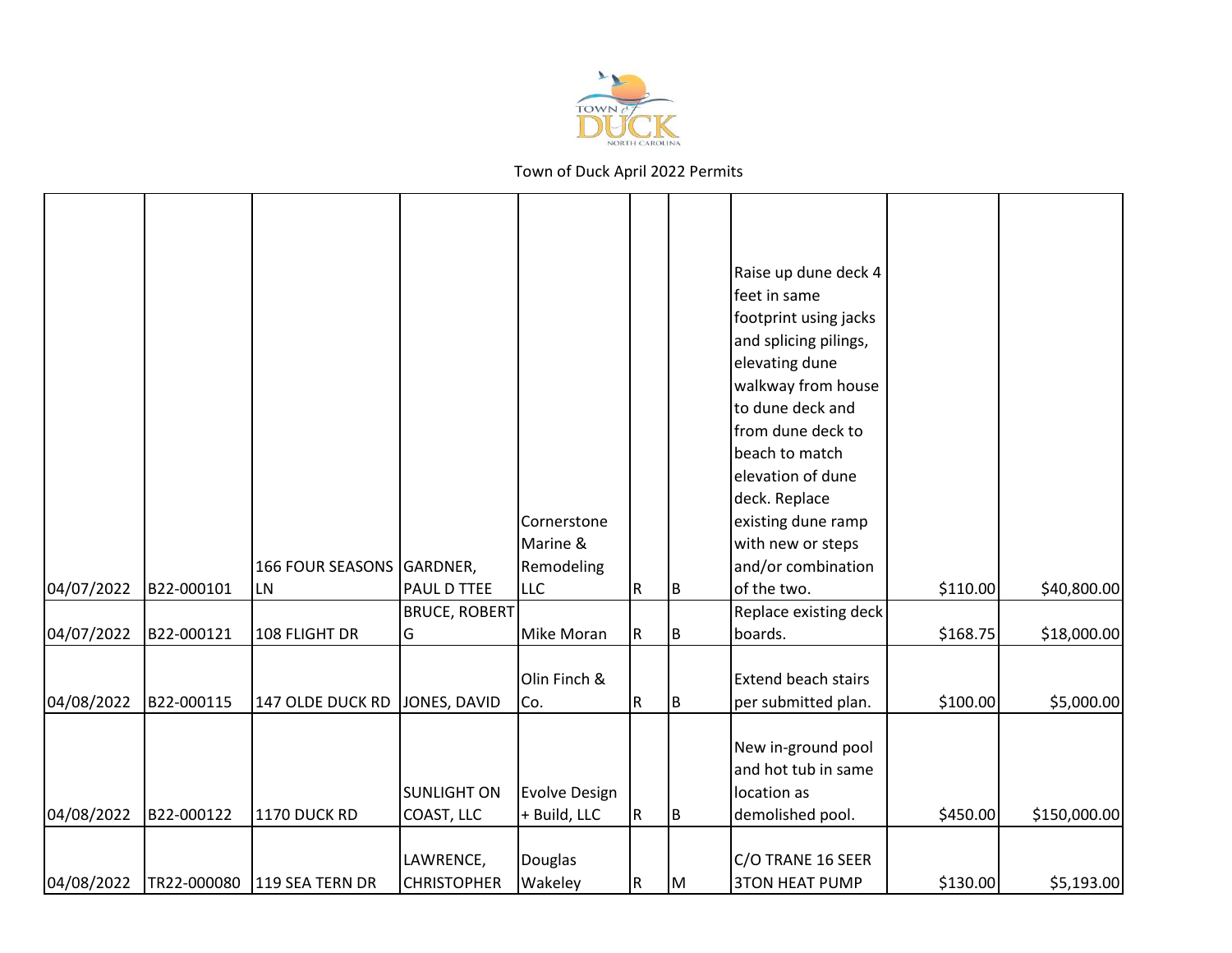

|            |             |                           | <b>JAMES</b>       |              |     |    | Replace 2 Hvacs with    |          |              |
|------------|-------------|---------------------------|--------------------|--------------|-----|----|-------------------------|----------|--------------|
|            |             |                           | <b>THOMAS</b>      |              |     |    | 1.5 and 2.5 ton         |          |              |
|            |             | 115 SCARBOROUGH ALEXANDER |                    | Brian        |     |    | Daikin airhandlers      |          |              |
| 04/11/2022 | TR22-000082 | <b>LN</b>                 | <b>TTEE</b>        | McDonald     | IR. | IМ | and heatpumps           | \$220.00 | \$220.00     |
|            |             |                           |                    |              |     |    | Replacement of          |          |              |
|            |             |                           |                    |              |     |    | existing hvac system    |          |              |
|            |             |                           |                    |              |     |    | with a new Trane 14     |          |              |
|            |             |                           |                    |              |     |    | seer 3 ton heat         |          |              |
|            |             | 106 South BAUM            | GROHOWSKI,         | Rebecca      |     |    | pump with air           |          |              |
| 04/12/2022 | TR22-000085 | TRL                       | <b>NANCY</b>       | Sudduth      | IR. | Iм | handler                 | \$160.00 | \$7,699.00   |
|            |             |                           |                    |              |     |    |                         |          |              |
|            |             |                           |                    |              |     |    |                         |          |              |
|            |             |                           |                    |              |     |    | Remove all existing     |          |              |
|            |             |                           |                    |              |     |    | polybutylene piping     |          |              |
|            |             |                           |                    |              |     |    | and fittings            |          |              |
|            |             |                           | MOONEY,            | Ken Green &  |     |    | throughout house; re-   |          |              |
| 04/12/2022 | B22-000125  | 102 PELICAN WAY           | <b>ROBERT</b>      | Associates   | R   | B  | pipe with pex piping.   | \$110.00 | \$24,756.00  |
|            |             |                           |                    |              |     |    |                         |          |              |
|            |             |                           |                    |              |     |    | Add additional          |          |              |
|            |             | 131 11                    |                    |              |     |    | support beam under      |          |              |
|            |             | <b>GEORGETOWN</b>         | ACUNA,             | Dogpoint     |     |    | first floor living area |          |              |
| 04/12/2022 | B22-000126  | <b>SANDS RD</b>           | <b>VIRGINIA</b>    | Construction | IR. | B  | to reduce floor sag     | \$110.00 | \$5,000.00   |
|            |             |                           |                    |              |     |    | Construct two-story     |          |              |
|            |             |                           |                    |              |     |    | addition consisting of  |          |              |
|            |             |                           |                    |              |     |    | two office spaces       |          |              |
|            |             |                           | GARNER,            | Ken Green &  |     |    | and one full            |          |              |
| 04/13/2022 | B22-000102  | 113 ROYAL TERN LN MICHAEL |                    | Associates   | IR. | B  | bathroom                | \$434.00 | \$175,090.00 |
|            |             | 125 West SEA              |                    | Olin Finch & |     |    | Install handrail on     |          |              |
| 04/13/2022 | B22-000131  | <b>HAWK DR</b>            | ESPINOZA, JOSE Co. |              | R.  | B  | rear deck.              | \$110.00 | \$2,000.00   |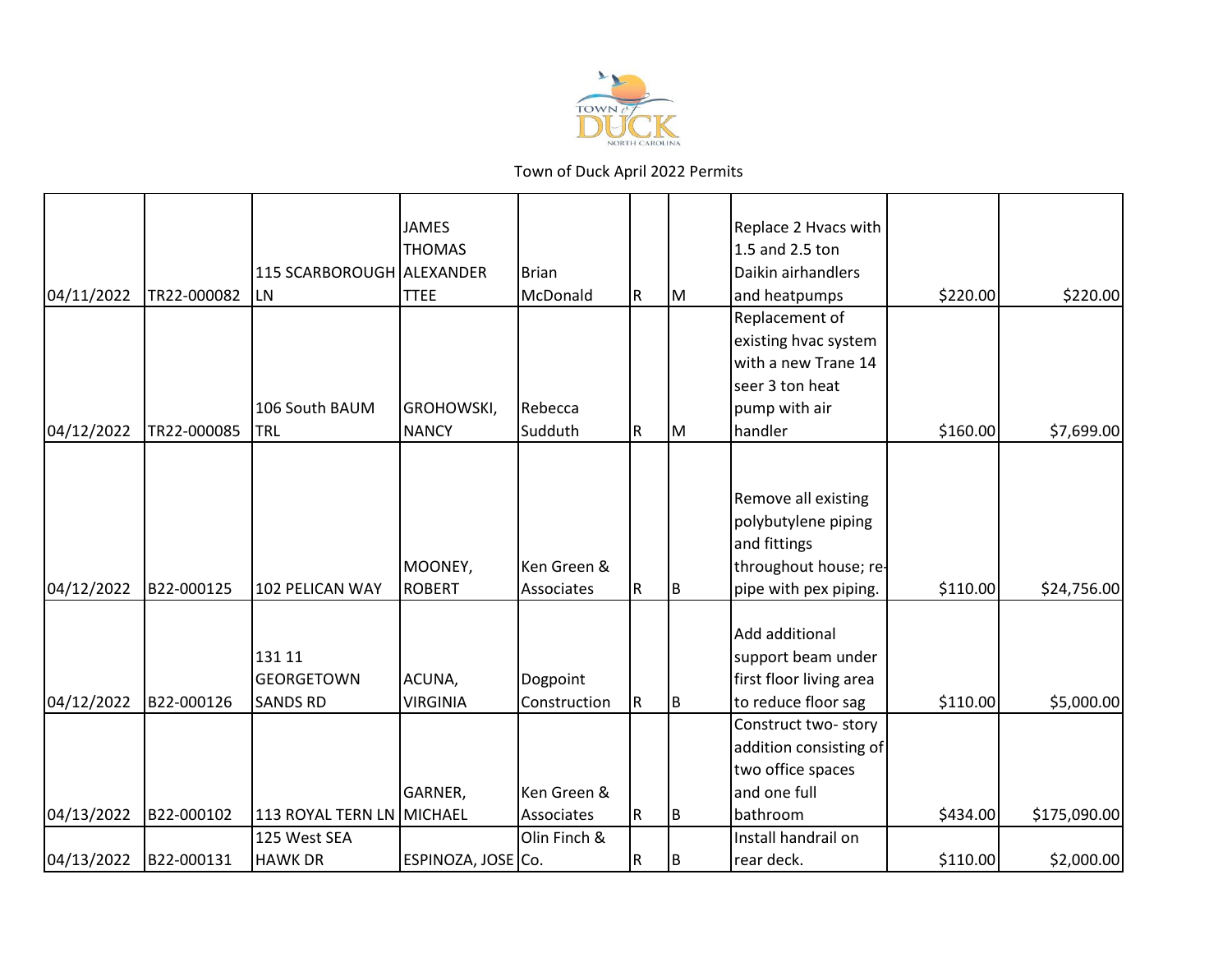

| 04/13/2022 | TR22-000086 | 120 OCEAN BAY<br><b>BLVD</b> | SPENCER,<br><b>CLARA ANN</b> | <b>Edwin Miller</b> | R. | M  | Replace with a two<br>ton 14 SEER<br>American Standard<br>indoor/ outdoor heat<br>pump system;<br>replace mitsubishi<br>12,00 BTU 16 SEER<br>ductless wall<br>mounted heat pump<br>split system<br>Replace 14 seer 3<br>ton Carrier | \$220.00 | \$9,530.00  |
|------------|-------------|------------------------------|------------------------------|---------------------|----|----|-------------------------------------------------------------------------------------------------------------------------------------------------------------------------------------------------------------------------------------|----------|-------------|
|            |             |                              | OZOL,                        | <b>Brian</b>        |    |    | airhandler and                                                                                                                                                                                                                      |          |             |
| 04/13/2022 | TR22-000087 | 106 BUNTING LN               | ELIZABETH ANN McDonald       |                     | R. | M  | heatpump                                                                                                                                                                                                                            | \$160.00 | \$6,993.00  |
|            |             |                              | CRAMMER,                     |                     |    |    | Replace one system<br>with a 2 ton 14 SEER<br>American Standard<br>indoor/ outdoor heat<br>pump system and<br>replace system with<br>3 ton 14 SEER<br>American Standard<br>indoor/ outdoor heat                                     | \$220.00 |             |
| 04/13/2022 |             | TR22-000088 113 JAY CREST RD | <b>LYNN</b>                  | <b>Edwin Miller</b> | R. | IМ | pump system                                                                                                                                                                                                                         |          | \$12,300.00 |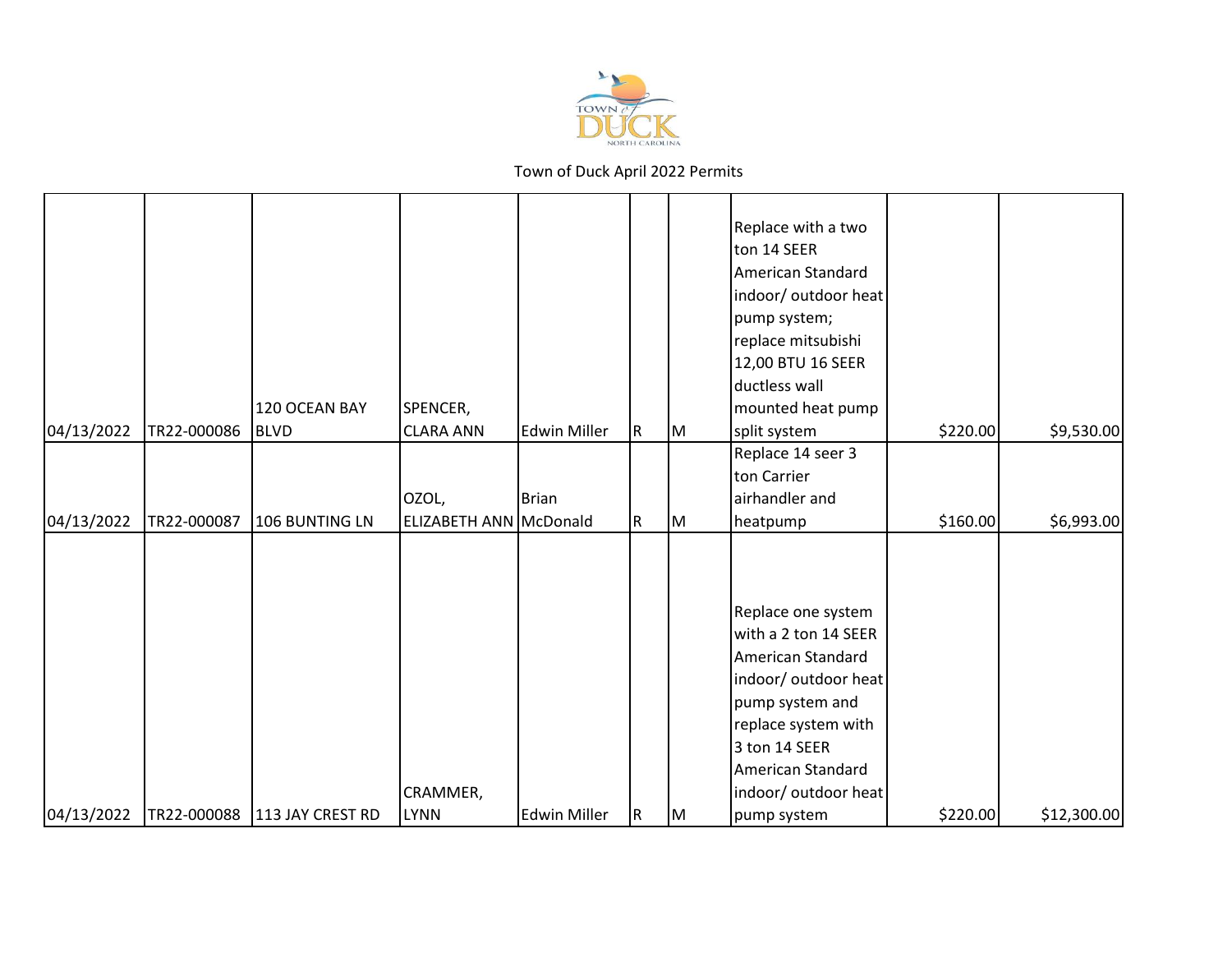

|            |             |                             | HIEMSTRA,<br><b>SHERRON L</b>       |                           |              |     | Replace heat pump<br>with 3.5 ton 14 SEER                               |          |             |
|------------|-------------|-----------------------------|-------------------------------------|---------------------------|--------------|-----|-------------------------------------------------------------------------|----------|-------------|
| 04/13/2022 | TR22-000089 | 110 BLUE HERON<br><b>LN</b> | <b>SUCCESSORS AS</b><br><b>TTEE</b> | <b>Edwin Miller</b>       | R            | IМ  | American Standard<br>heat pump                                          | \$130.00 | \$3,400.00  |
|            |             |                             |                                     |                           |              |     |                                                                         |          |             |
|            |             |                             | <b>SCARBOROUGH</b>                  |                           |              |     | Signage for Wake Up                                                     |          |             |
|            |             |                             | <b>LANE SHOPPES</b>                 |                           |              |     | OBX - keto, hemp                                                        |          |             |
| 04/13/2022 | S22-000004  | <b>1171 DUCK</b>            | <b>LLC</b>                          | Crystal Jones             | C            | ls. | and holistic products                                                   | \$150.00 | \$2,425.00  |
|            |             |                             |                                     |                           |              |     |                                                                         |          |             |
|            |             |                             |                                     | Susan or Elaine<br>Master |              |     | Replace 3 ton,<br>14SEER, R410A,                                        |          |             |
|            |             | 109 BUFFELL HEAD            |                                     | Heating &                 |              |     | LENNOX heat pump                                                        |          |             |
| 04/13/2022 | TR22-000083 | <b>RD</b>                   | KIM, HEJONG                         | Cooling, Inc.             | ${\sf R}$    | M   | system.                                                                 | \$160.00 | \$8,200.00  |
|            |             |                             |                                     |                           |              |     | Replace H/P with a 5                                                    |          |             |
|            |             | 114 South BAUM              | 12 GABLES OBX                       |                           |              |     | ton 14 SEER Rheem                                                       |          |             |
| 04/13/2022 | TR22-000084 | TRL                         | <b>LLC</b>                          | <b>Edwin Miller</b>       | ${\sf R}$    | lм  | heat pump                                                               | \$130.00 | \$4,000.00  |
|            |             |                             |                                     |                           |              |     | <b>TEMPORARY TENT</b>                                                   |          |             |
|            |             |                             | ALLIS                               |                           |              |     | $(04/14/2022 -$                                                         |          |             |
| 04/14/2022 | TN22-000002 | <b>1240 DUCK RD</b>         | <b>HOLDINGS LLC</b>                 | Maggie Cox                | $\mathsf{C}$ | Iт  | 04/16/2022)                                                             | \$100.00 | \$750.00    |
|            |             |                             |                                     |                           |              |     | Temporary 14' x 20'                                                     |          |             |
|            |             | 109 SCARBOROUGH BANK WOODS, |                                     | Jeremy                    |              |     | Tent; 4/16/22-                                                          |          |             |
| 04/14/2022 | TN22-000001 | <b>LN</b>                   | <b>LLC</b>                          | Goninan                   | C            | Iт  | 10/16/22                                                                | \$100.00 | \$1,300.00  |
|            |             |                             |                                     |                           |              |     |                                                                         |          |             |
|            |             |                             |                                     |                           |              |     | Add 40 x 8 deck to<br>west side with four                               |          |             |
|            |             |                             |                                     |                           |              |     |                                                                         |          |             |
|            |             |                             |                                     |                           |              |     | new 8x8 pilings and                                                     |          |             |
|            |             |                             |                                     |                           |              |     |                                                                         |          |             |
|            |             |                             |                                     |                           |              |     |                                                                         |          |             |
|            |             |                             |                                     |                           | R            |     |                                                                         |          |             |
| 04/19/2022 | B22-000103  | 103 WOOD DUCK<br>DR         | HANKINS,<br><b>JAMES W</b>          | Harrell<br>Construction   |              | IB. | repair deck joists;<br>add girder on<br>remaining deck on<br>south side | \$147.00 | \$19,670.00 |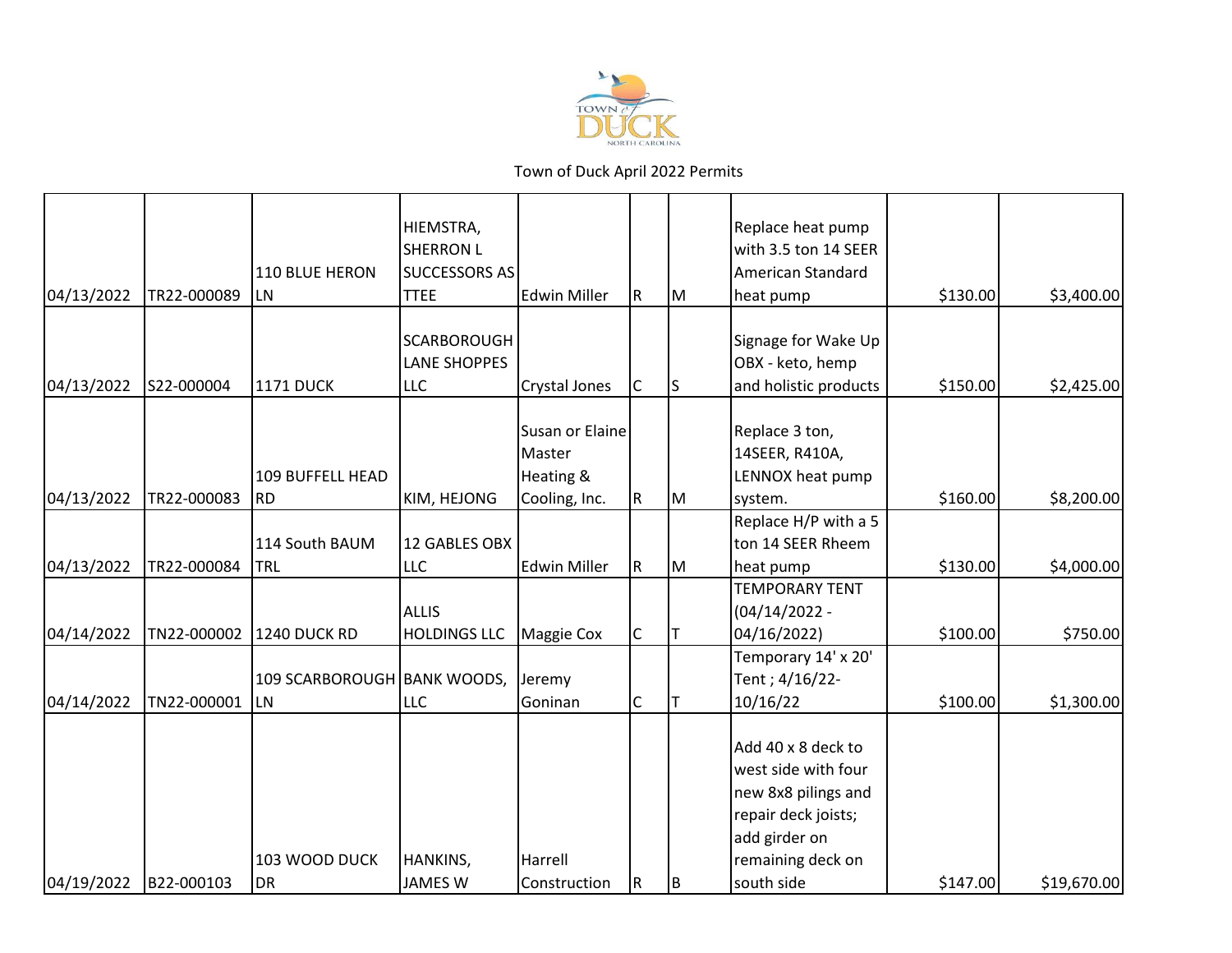

|            |             |                          |                           |                     |   |     | Add 8' x 4' unheated  |          |            |
|------------|-------------|--------------------------|---------------------------|---------------------|---|-----|-----------------------|----------|------------|
|            |             | 116 WOOD DUCK            | <b>BRENNAN,</b>           | <b>Four Seasons</b> |   |     | bathroom sink and     |          |            |
| 04/19/2022 | B22-000133  | <b>DR</b>                | <b>RICHARD</b>            | Pool Builders       | R | ΙB  | toilet.               | \$200.00 | \$3,000.00 |
|            |             |                          |                           |                     |   |     |                       |          |            |
|            |             |                          |                           |                     |   |     | 3 Signs for Bangkok   |          |            |
|            |             |                          |                           |                     |   |     | Thai-Sushi in         |          |            |
|            |             |                          |                           |                     |   |     | Scarborough Faire. 1  |          |            |
|            |             |                          |                           |                     |   |     | Wall mounted, 2 on    |          |            |
|            |             |                          |                           |                     |   |     | existing free-        |          |            |
|            |             |                          | STORY, WALTER Narudol Art |                     |   |     | standing sign along   |          |            |
| 04/19/2022 | S22-000005  | 1177 DUCK RD             | E                         | Maliyam             | C | IS  | Route 12.             | \$100.00 | \$434.00   |
|            |             |                          |                           |                     |   |     | Add 80 amp            |          |            |
|            |             |                          |                           | Howard W.           |   |     | electrical service to |          |            |
| 04/19/2022 | TR22-000081 | 111 NASH RD              | YANG, JU                  | <b>Olds</b>         | R | IE. | deck area             | \$130.00 | \$4,000.00 |
|            |             |                          |                           |                     |   |     | Add receptacle for    |          |            |
|            |             |                          |                           |                     |   |     | ignitor for a gas     |          |            |
|            |             |                          |                           |                     |   |     | range and add         |          |            |
|            |             | <b>112 CANVAS BACK</b>   |                           | Matius              |   |     | receptacle for a      |          |            |
| 04/19/2022 | TR22-000092 | DR                       | OWENS, JO P               | Antonio Florez R    |   | IE. | microwave             | \$130.00 | \$1,007.00 |
|            |             |                          |                           |                     |   |     |                       |          |            |
|            |             |                          |                           |                     |   |     | Replace west side     |          |            |
|            |             |                          |                           |                     |   |     | with 3 ton split      |          |            |
|            |             |                          |                           |                     |   |     | system heat pump      |          |            |
|            |             |                          | STORY, WALTER             |                     |   |     | and air handler       |          |            |
| 04/19/2022 |             | TR22-000093 1177 DUCK RD | E                         | Joe Simpson         | C | IМ  | (Gray's Dept Store)   | \$160.00 | \$8,750.00 |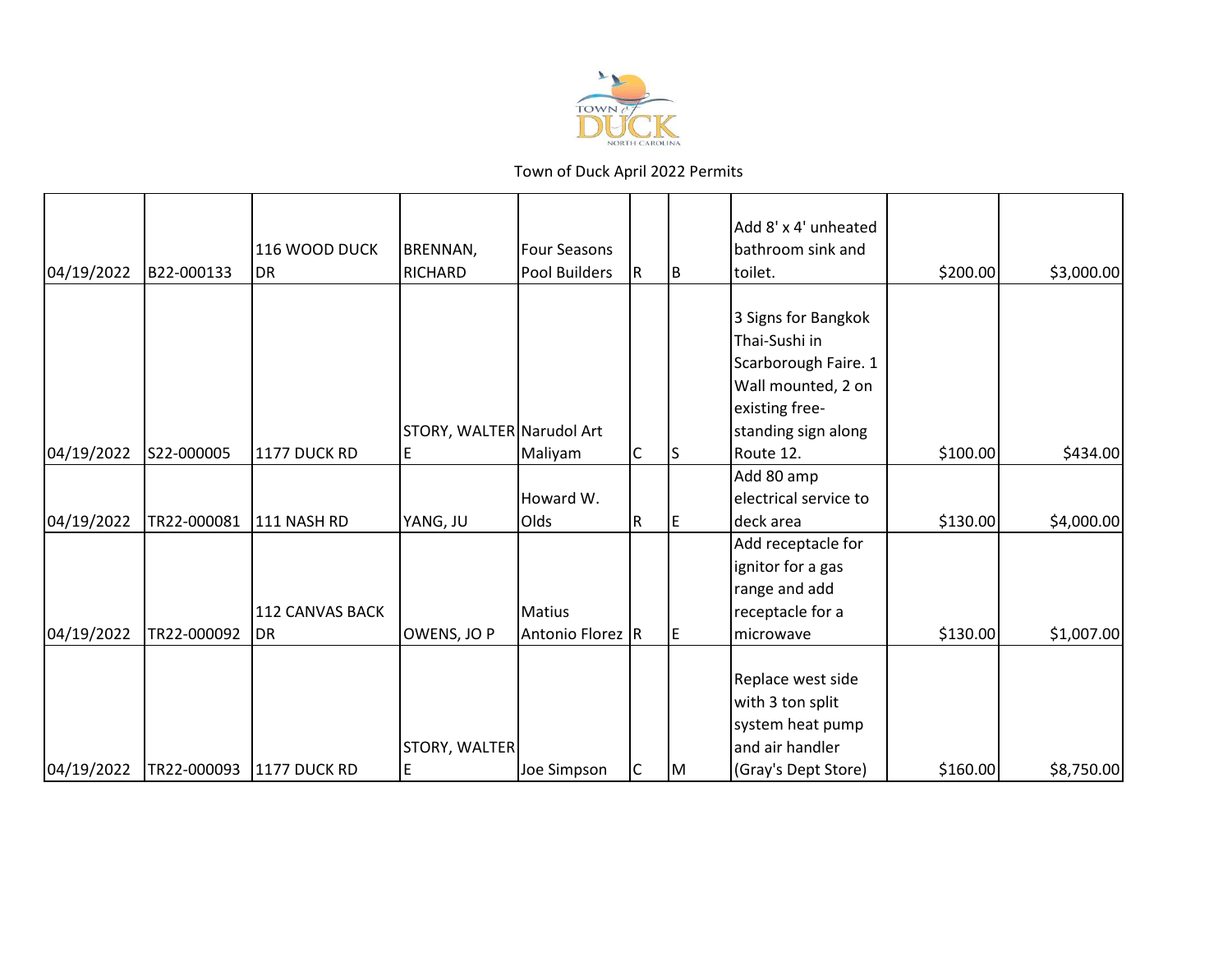

| 04/20/2022 | B22-000132  | <b>105 NOR BANKS DR</b>                   | DERSTINE,<br><b>RODNEY S</b> | Piddington<br>Construction  | R         | lB. | Kitchen & master<br>bath remodel-<br>Kitchen: Replacing<br>finishes, change<br>receptacles &<br>switches. Bath:<br>Remove fiberglass<br>shower & install walk-<br>in tile shower,<br>replace finishes, | \$147.00   | \$34,500.00  |
|------------|-------------|-------------------------------------------|------------------------------|-----------------------------|-----------|-----|--------------------------------------------------------------------------------------------------------------------------------------------------------------------------------------------------------|------------|--------------|
| 04/21/2022 | B22-000124  | <b>160 FOUR SEASONS OUTER BANKS</b><br>LN | <b>RETREAT LLC</b>           | Dan Osman                   | R         | Iв. | Remove existing<br>dune sitting area and<br>steps. Build new 12'<br>x 16' deck with 4'<br>walkway on south<br>side of property.                                                                        | \$236.20   | \$25,000.00  |
| 04/21/2022 | B22-000130  | 110 B SOUND SEA<br>AVE                    | STORMONT,<br>DAVID N., IV    | <b>Storm Coast</b><br>Homes | ${\sf R}$ | B   | Construction of new<br>1,999 sq.ft. SFD with<br>3 BDRM and 2.5<br>baths                                                                                                                                | \$1,747.35 | \$351,100.00 |
| 04/21/2022 | TR22-000094 | 116 TRINITIE DR                           | 116 TRINITIE<br><b>LLC</b>   | Douglas<br>Wakeley          | R         | M   | SINGLE C/O H/P<br>ONLY 16 SEER 3 TON<br><b>TRANE</b>                                                                                                                                                   | \$130.00   | \$4,653.00   |
| 04/21/2022 | TR22-000091 | 167 OCEAN WAY                             | CRAWDAD'S<br>PAD LLC         | Douglas<br>Wakeley          | ${\sf R}$ | M   | SINGLE C/O 14 SEER<br>2-TON TRANE H/P<br>THAT SERVICES THE<br><b>MID LVL</b>                                                                                                                           | \$130.00   | \$7,118.00   |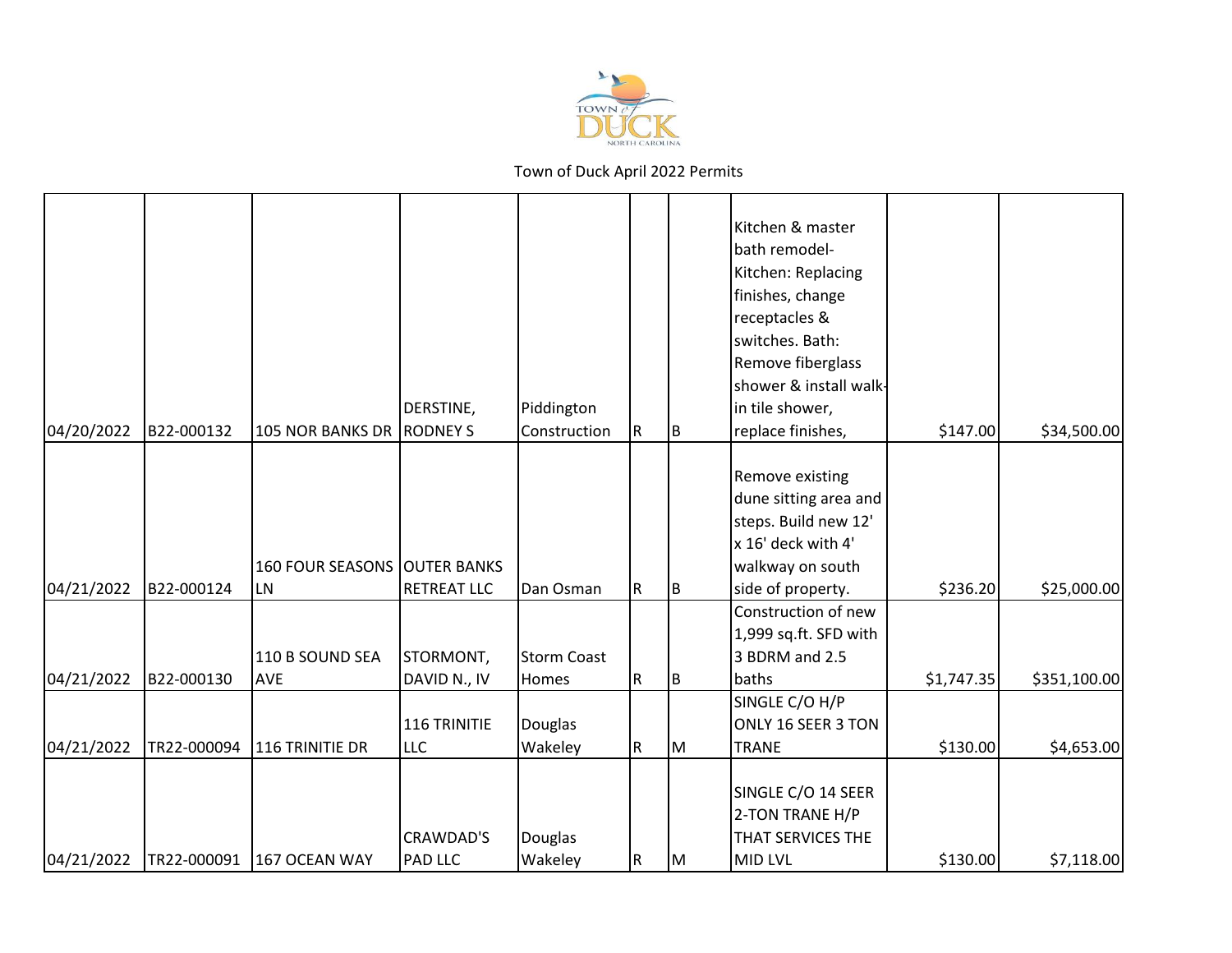

|            |             |                                |                            |                                 |           |   | Replace Hvac with 14                                                                                                                                                                                                          |          |             |
|------------|-------------|--------------------------------|----------------------------|---------------------------------|-----------|---|-------------------------------------------------------------------------------------------------------------------------------------------------------------------------------------------------------------------------------|----------|-------------|
|            |             |                                |                            |                                 |           |   |                                                                                                                                                                                                                               |          |             |
|            |             |                                |                            |                                 |           |   | seer 2.5 ton Carrier                                                                                                                                                                                                          |          |             |
|            |             |                                |                            | Brian                           |           |   | air handler and heat                                                                                                                                                                                                          |          |             |
| 04/22/2022 | TR22-000101 | 161 PLOVER DR                  | DALY, DONNA J              | McDonald                        | ${\sf R}$ | M | pump                                                                                                                                                                                                                          | \$160.00 | \$6,081.00  |
|            |             |                                |                            |                                 |           |   | Replace Hvac with 14                                                                                                                                                                                                          |          |             |
|            |             |                                |                            |                                 |           |   | seer 3.5 ton Carrier                                                                                                                                                                                                          |          |             |
|            |             |                                | RITCHY,                    | Brian                           |           |   | air handler and heat                                                                                                                                                                                                          |          |             |
| 04/22/2022 | TR22-000100 | 181 OCEAN WAY CT               | ROBERT                     | McDonald                        | R         | M | pump                                                                                                                                                                                                                          | \$160.00 | \$8,099.00  |
| 04/22/2022 | B22-000138  | 115 A OCEAN BAY<br><b>BLVD</b> | ROUKIS, DEAN J Framing LLC | Affordable                      | R         | B | Replace 476 Square<br>feet of decking on<br>front and back upper<br>level decks and rails<br>on front lower deck.<br>Replace existing<br>staircase, stringers,<br>and railings on the<br>northwest side of<br>mid level deck. | \$100.00 | \$14,000.00 |
| 04/25/2022 | B22-000123  | 118 SNIPE CT                   | COLLISON,<br><b>KEVIN</b>  | Mancuso<br>Development,<br>Inc. | R         | B | Addition of a 238 sq<br>ft garage, below<br>existing covered<br>deck; add a set of<br>stairs coming down<br>on the South side of<br>the home from the<br>top-level deck to the<br>lower-level deck                            | \$135.00 | \$28,500.00 |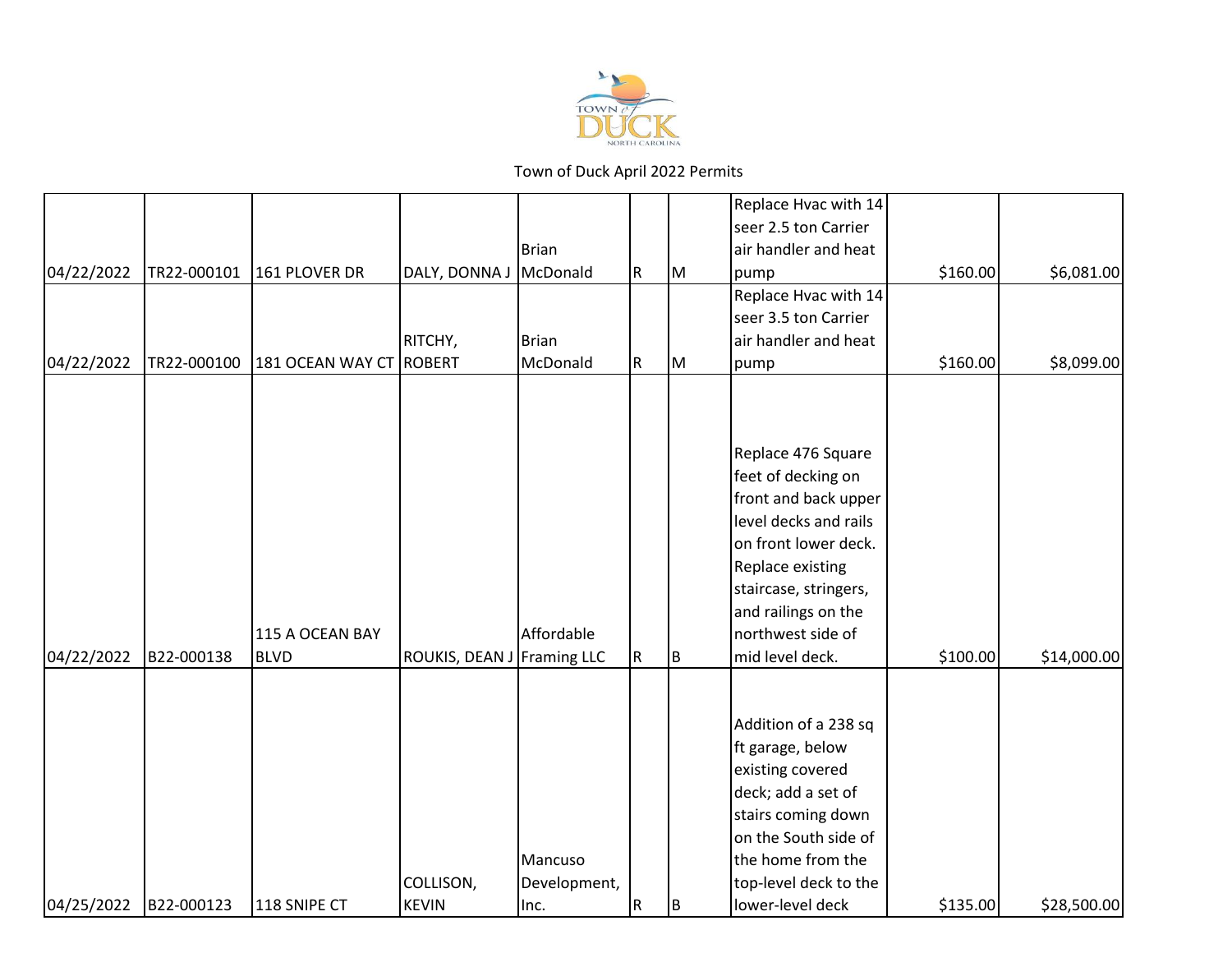

|            |             |                       |                     |               |     |     | Replacement of             |          |            |
|------------|-------------|-----------------------|---------------------|---------------|-----|-----|----------------------------|----------|------------|
|            |             |                       | <b>IDEN, DARREN</b> |               |     |     | exterior water             |          |            |
| 04/25/2022 | TR22-000098 | 102 MAGNOLIA CT       | B                   | Ken Long, Sr. | IR. | IP  | service line               | \$110.00 | \$4,000.00 |
|            |             |                       |                     |               |     |     | Replacement of             |          |            |
|            |             |                       |                     |               |     |     | exterior water             |          |            |
| 04/25/2022 | TR22-000099 | <b>102 COOK DR</b>    | TROTMAN, JL         | Ken Long, Sr. | IR. | IP. | service line               | \$110.00 | \$3,200.00 |
|            |             |                       |                     |               |     |     |                            |          |            |
|            |             |                       |                     |               |     |     | SINGLE C/O H/P             |          |            |
|            |             |                       |                     |               |     |     | <b>ONLY trane 14 SEER</b>  |          |            |
|            |             |                       |                     |               |     |     | 5-TON H/P ONLY             |          |            |
|            |             |                       |                     |               |     |     | THAT SERVICES THE          |          |            |
|            |             |                       |                     |               |     |     | MID DOWNSTAIRS.            |          |            |
|            |             |                       |                     |               |     |     | <b>ALSO ROUGH IN A</b>     |          |            |
|            |             |                       |                     |               |     |     | <b>DUCTLESS MINI SPLIT</b> |          |            |
|            |             |                       | FLYGE,              | Douglas       |     |     | LINE SET TO START          |          |            |
| 04/27/2022 | TR22-000102 | 130 BAYBERRY DR       | <b>WILLIAM</b>      | Wakeley       | IR. | Iм  | FOR AN ADDITION            | \$190.00 | \$9,865.00 |
|            |             |                       |                     |               |     |     | DOUBLE C/O TRANE           |          |            |
|            |             |                       |                     |               |     |     | 16 SEER 3-TON AND          |          |            |
|            |             |                       |                     |               |     |     | TRANE 16 SEER              |          |            |
|            |             |                       | LEWELLYN,           | Douglas       |     |     | 2.5TON H/P                 |          |            |
| 04/27/2022 | TR22-000104 | 139 SEABREEZE DR      | <b>STEPHENK</b>     | Wakeley       | IR. | Iм  | <b>SYSTEMS</b>             | \$220.00 | \$8,612.00 |
|            |             |                       |                     |               |     |     | SINGLE C/O TRANE           |          |            |
|            |             |                       |                     |               |     |     | 14 SEER 2-TON H/P          |          |            |
|            |             |                       |                     |               |     |     | <b>SYSTEM THAT</b>         |          |            |
|            |             | 1224                  |                     | Douglas       |     |     | <b>SERVICES THE</b>        |          |            |
| 04/27/2022 | TR22-000105 | <b>QUARTERDECK DR</b> | <b>BRAUN, SUE</b>   | Wakeley       | R   | IМ  | <b>UPSTAIRS</b>            | \$160.00 | \$6,783.00 |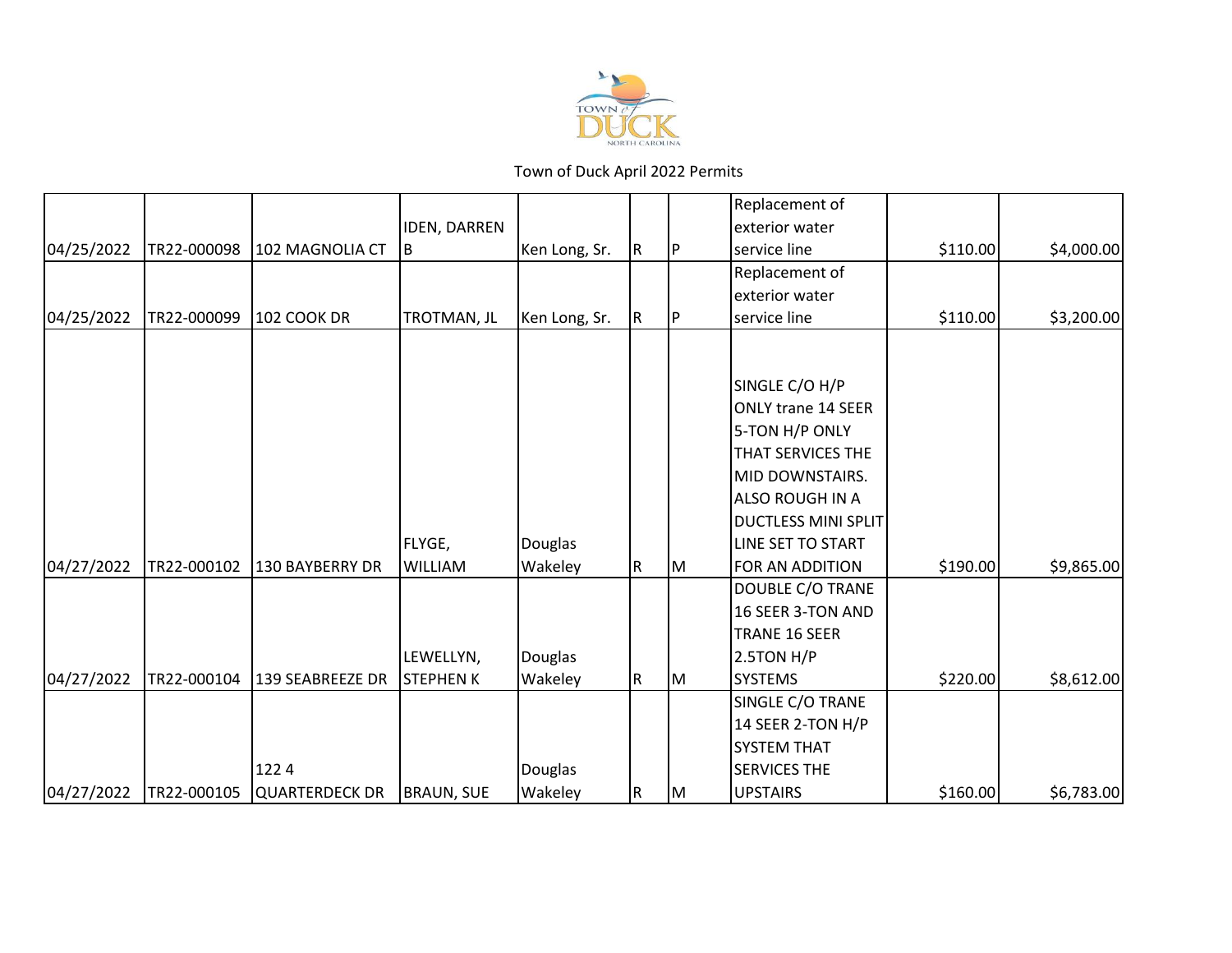

| 04/27/2022 | TR22-000095 | 122 South SNOW<br><b>GEESE DR</b>   | FLAGGE, PAUL<br>O                         | <b>Gil Anderson</b>               | R         | IМ  | Replace existing<br>HVAC system with<br>new Carrier 3 ton<br>heat pump and<br>matching air handler                                                                              | \$160.00 | \$10,094.00  |
|------------|-------------|-------------------------------------|-------------------------------------------|-----------------------------------|-----------|-----|---------------------------------------------------------------------------------------------------------------------------------------------------------------------------------|----------|--------------|
| 04/27/2022 | TR22-000096 | 137 ARROWHEAD<br><b>CT</b>          | KAINE, SCOTT C Wakeley                    | Douglas                           | R         | lм  | SINGLE C/O TRANE<br>16 SEER 2-TON H/P<br><b>SYSTEM THAT</b><br><b>SERVICES THE MID</b><br>AND DOWN LEVELS.                                                                      | \$160.00 | \$7,973.68   |
| 04/27/2022 | B22-000113  | 120 BUNTING LN                      | <b>OBX FAMILY</b><br><b>TRADITION LLC</b> | Olin Finch &<br>Co.               | ${\sf R}$ | İΒ. | Construction of new<br>east side deck, south<br>side covered porch<br>and heated space<br>addition, and new<br>entry stairs on west<br>side. No additional<br>sleeping proposed | \$842.70 | \$271,000.00 |
| 04/27/2022 | B22-000139  | 101 AZALEA CT                       | PLESCE,<br><b>GEORGE J</b>                | Premier<br>Coastal<br>Contracting | R         | B   | Replace windows                                                                                                                                                                 | \$110.00 | \$26,393.00  |
| 04/27/2022 | B22-000141  | <b>120 CHRISTOPHER</b><br><b>DR</b> | <b>DICKSON,</b><br><b>CRAIG S</b>         | Aubrey C.<br>Kitchin              | R         | IB. | Addition to north<br>side of the house.<br><b>Enclose existing</b><br>ground floor space<br>for garage and<br>bedroom.                                                          | \$594.35 | \$228,796.00 |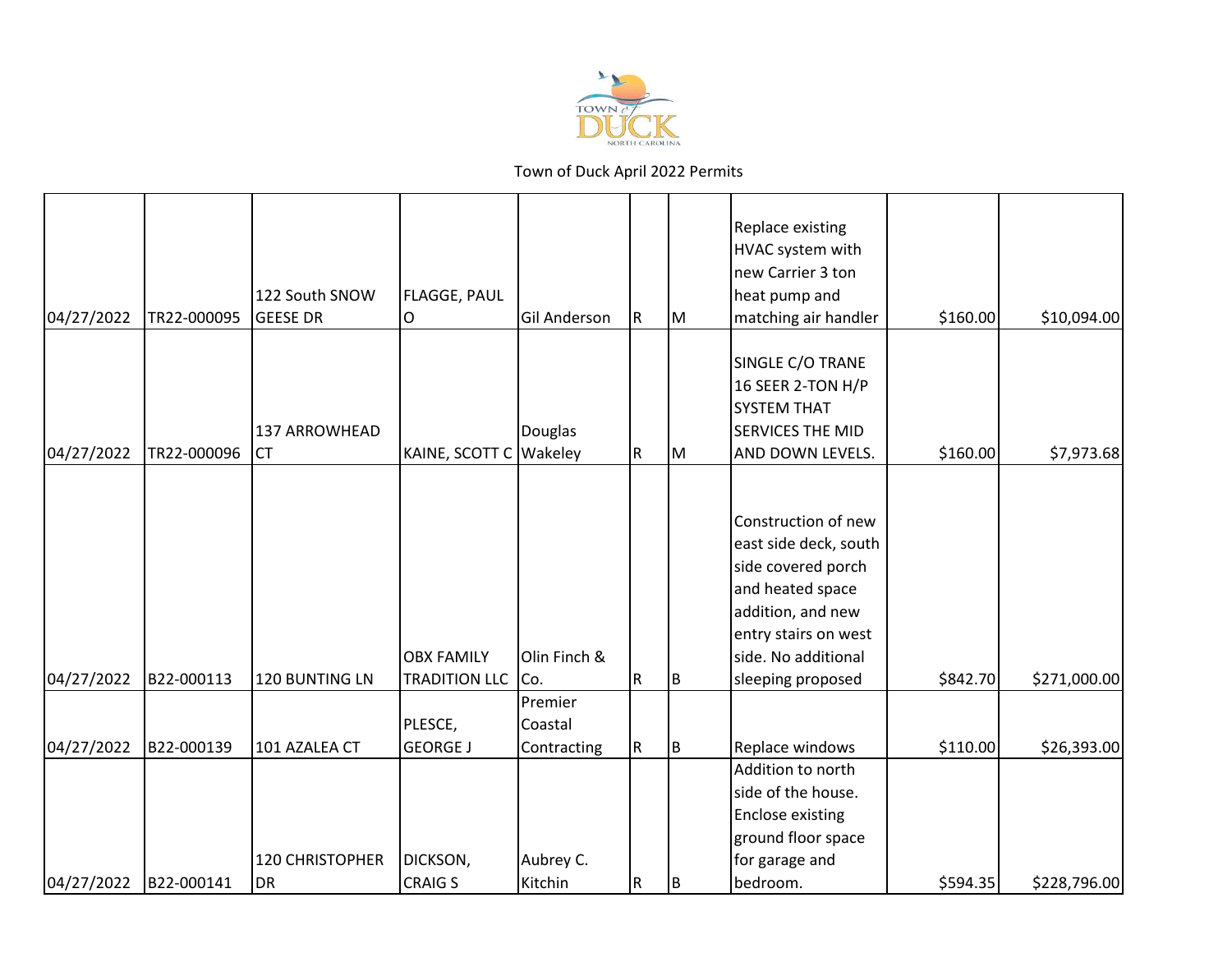

|            |             |                   | TIGAN,<br><b>GREGORY</b>    | Foley                    |           |     | Deck with pilings, all<br>adding 300 sq. ft new                                          |            |              |
|------------|-------------|-------------------|-----------------------------|--------------------------|-----------|-----|------------------------------------------------------------------------------------------|------------|--------------|
| 04/27/2022 | B22-000127  | 129 SPYGLASS RD   | PHILIP                      | Construction             | R.        | B.  | off of southeast.                                                                        | \$358.75   | \$25,000.00  |
|            |             |                   |                             |                          |           |     |                                                                                          |            |              |
|            |             |                   |                             |                          |           |     | Replace all 3/4" T&G                                                                     |            |              |
|            |             |                   |                             |                          |           |     | subfloor plywood in<br>unit. Install new                                                 |            |              |
|            |             |                   |                             | Macko OBX                |           |     | insulation in units                                                                      |            |              |
|            |             |                   | STORY, WALTER Construction, |                          |           |     | #41/42. Install vapor                                                                    |            |              |
| 04/28/2022 | B22-000137  | 1177 DUCK RD      | E                           | Inc.                     | C         | IB. | barrier.                                                                                 | \$598.40   | \$10,000.00  |
|            |             |                   |                             |                          |           |     | New stone paver                                                                          |            |              |
|            |             |                   |                             |                          |           |     | patio along back of                                                                      |            |              |
|            |             |                   |                             |                          |           |     | dwelling and partially                                                                   |            |              |
|            |             | 123 West CHARLES  | PLOMCHOK,                   |                          |           |     | along the side of                                                                        |            |              |
| 04/29/2022 | LD22-000010 | <b>JENKINS LN</b> | GLENN                       |                          | ${\sf R}$ | Iв. | dwelling.                                                                                | \$25.00    | \$10,650.00  |
|            |             |                   | DORF,                       |                          |           |     | Remodel two<br>bathrooms, re-hook<br>kitchen sink, change                                |            |              |
| 04/29/2022 | TR22-000112 | 134 2F PLOVER DR  | MATTHEW                     | Joe Szalkiewicz R        |           | IP  | water heater                                                                             | \$170.00   | \$5,000.00   |
|            |             |                   | MATZUKA,                    | Jennings<br>Construction |           |     | Construct 4 BR SFD<br>with 4.5 bathrooms,                                                |            |              |
| 04/29/2022 | B22-000143  | 123 JAY CREST RD  | <b>BRETT EUX</b>            | <b>OBX LLC</b>           | R         | IΒ  | sleeping 10.                                                                             | \$2,102.20 | \$547,000.90 |
|            |             |                   |                             |                          |           |     | Replace existing heat<br>pump system with a<br>2 ton 14 SEER<br><b>American Standard</b> |            |              |
| 04/29/2022 | TR22-000106 | 116 SEA TERN DR   | MILLER, KAREN Edwin Miller  |                          | R         | IМ  | HP system                                                                                | \$160.00   | \$6,100.00   |